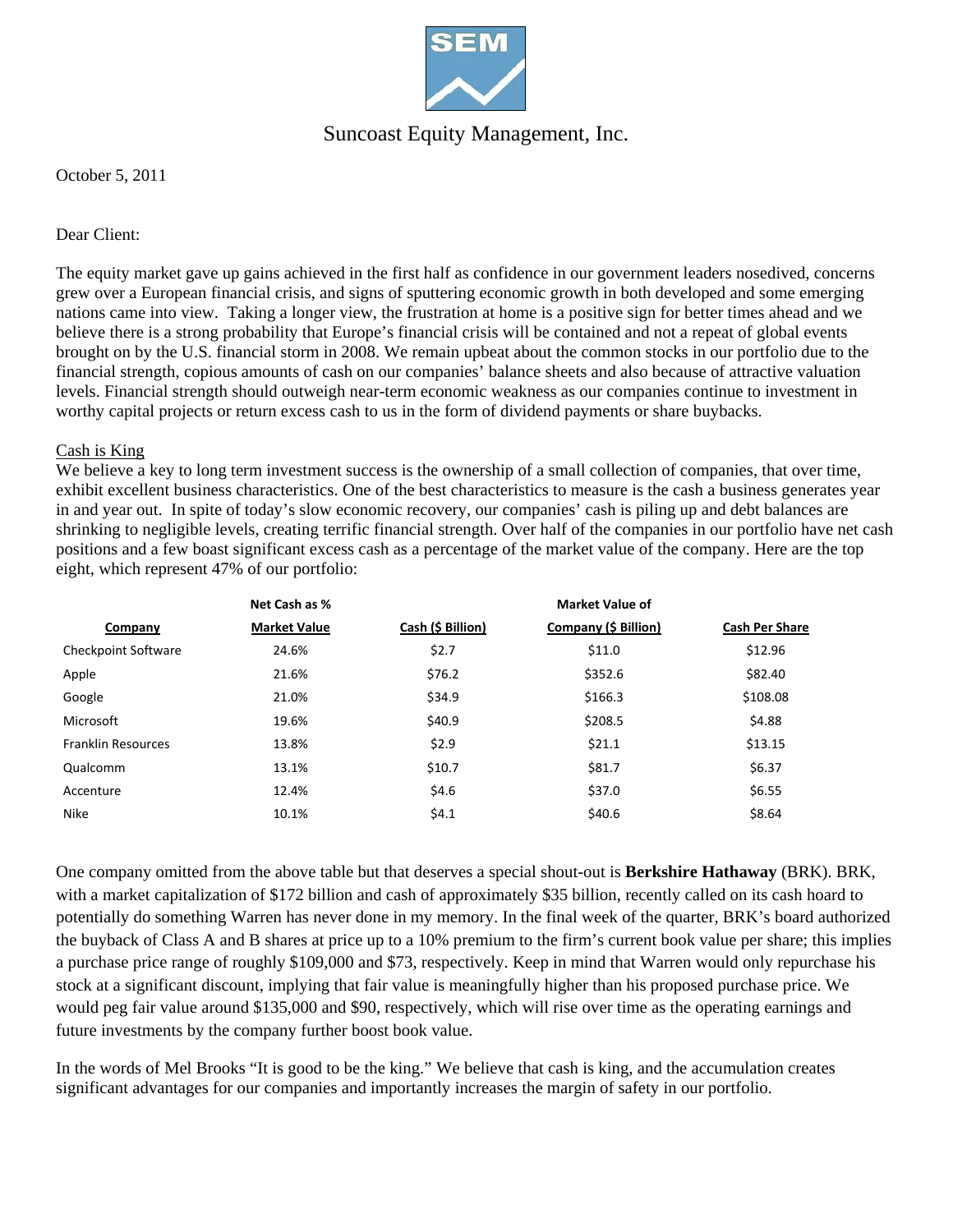## Valuation Yardsticks

We use several valuation yardsticks to measure the attractiveness of equities against each other and the value relative to other investments such as fixed income securities. One basic formula is to calculate the number of years it would take to buy the entire company based on the upcoming year's free cash flow. The less number of years it takes, the more attractive the valuation. Another ratio that shares the same message is the cash flow yield to total enterprise value of the business (free cash flow, add back the dividend, divided into the market value of the company plus net debt or less excess cash). For this ratio, the higher the yield the better and we often compare this to the same return we could earn if we owned that same company's bond. The table below highlights both these important ratios for the top nine as well as our portfolio average.

|                           | Years to       | <b>Free Cash Flow to</b> |
|---------------------------|----------------|--------------------------|
| <b>Company</b>            | <b>Buyback</b> | <b>Enterprise Value</b>  |
| Microsoft                 | 6.2            | 16.1%                    |
| General Dynamic           | 8.7            | 11.5%                    |
| <b>Franklin Resources</b> | 8.8            | 11.4%                    |
| Hill-Rom                  | 9.1            | 11.0%                    |
| Harris Corp               | 10.3           | 9.7%                     |
| Gilead                    | 10.4           | 9.6%                     |
| McKesson                  | 10.6           | 9.4%                     |
| <b>Abbott Labs</b>        | 10.7           | 9.3%                     |
| Accenture                 | 10.9           | 9.2%                     |
| SEM Portfolio Avg.        | 12.2           | 8.2%                     |
| AA Corp Bond              | 29.9           | 3.3%                     |
| 10 Year U.S. Treasury     | 52.1           | 1.9%                     |

The above table highlights that at the current level of cash generation for our companies as a whole, it takes only 12 years to buy it all back, generating a yield on every one dollar that we invest of 8.2%. And this further assumes that the cash our businesses generate will never grow, which will be unlikely over the next decade. Comparatively, if we invested in highly rated corporate bonds or a U.S. ten year Treasury, the yield would only be 3.3% and 1.9%, and it takes 30 and 52 years respectively to double our investment. Common stocks easily trump fixed investments for long term returns.

We actively measure and compare the above figures among the companies we own and against others that meet our high quality business characteristics. The key is to own the highest quality businesses that are also offered at attractive free cash flow yield and buyback ratios.

## Company Developments

In this letter we addressed the two most important investment characteristics that we require (1) companies that generate good to great business results with one indication being the accumulation of cash and (2) that we are careful what we pay by using valuation yardsticks discussed above. Now we shift over to a brief company update or two that emphasizes the qualitative side and stresses how we look for clues that our businesses remain best of breed.

**Google's** recent unveiling of its digital wallet, whereby consumers can wave their Android based phones over a electronic reader to pay for product, further strengthened credit card companies such as MasterCard and **Visa's** (V) business advantages. How? When you swipe your phone over the device it will charge your stored credit card, and not what some had feared to be a new payment system developed by GOOG.

The information to industrial age transformation continues at an unabated pace. GOOG recently announced it has converted an old paper mill on the Baltic Sea coast of Finland into a massive data center. Further signaling global growth, the company chose this location to benefit from a cold climate and low electricity prices. Did you know that globally data centers account for some 1.5% of total electricity use? This is sure to increase with internet traffic expected to rise fourfold over the next five years, according to Cisco Systems.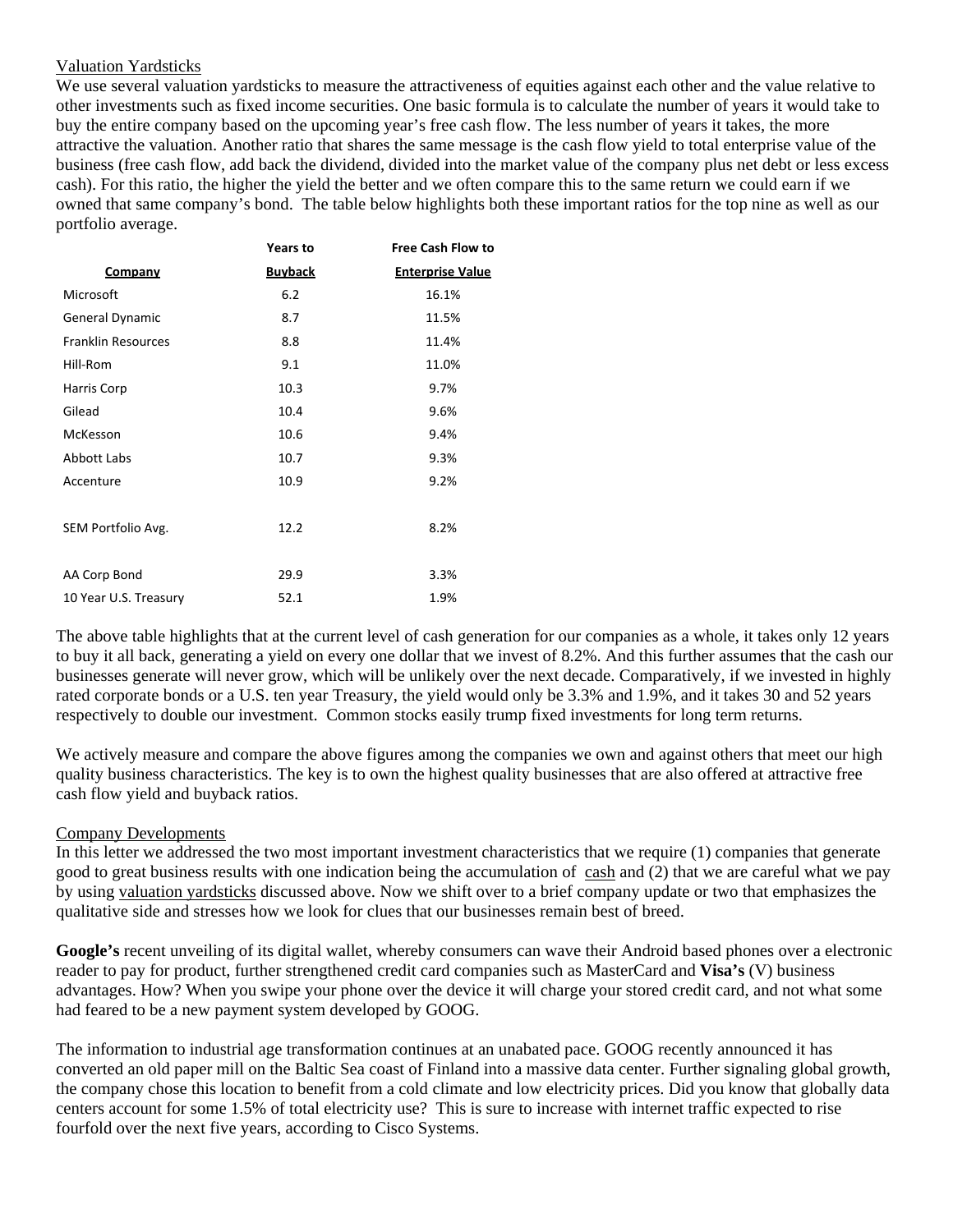Product advantage improvements are an item we look for and **Abbott Labs** (ABT) is at work to further strengthen Humira, which treats forms of arthritis and the skin condition of psoriasis. Humira is important to ABT, representing 20% of sales and nearly double that as a percentage of operating profit. ABT is working three avenues to improve the product (1) a thinner needle for pen devices and prefilled syringes to increase comfort, (2) a formula for injections once-a-month versus every other week regimen and (3) widening the approved use by testing the treatment for gastrointestinal disorder colitis. Competition is looming as Pfizer has filed with the FDA for an oral pill alternative and they will release safety data in early November. Notwithstanding, patient compliance is an important component and taking a pill twice a day may be a bit more burdensome than ABT's injection twice a month.

Acquisitions can be positive, especially if it takes a successful company such as **W.W. Grainger** (GWW) into new markets in a meaningful way. Taking advantage of the depressed environment in Europe, GWW purchased the Fabory Group for \$350 mm, giving them a new footprint in the \$200 billion European maintenance, repair and operating supplies market.

## A Change is Gonna Come

## *"It's been a long, a long time coming…But I know a change is gonna come, oh yes it will" - Sam Cooke*

The impatience investors have with our leaders became evident in the wild market volatility during the quarter. The S&P 500 general equity index touched negative double digit levels three times before recovering to nearly breakeven, only to finish the quarter in high single digit negative territory. The fast and frantic swings during the quarter were not only on a daily basis but often within the same hour-to-hour or even minute-to-minute. If you were a living-breathing soul you could not avoid being swept in by the news reports. At home we have a divided government. The debt ceiling charade, the seemingly dead on arrival jobs proposal program by President Obama and now his call for a new minimum tax rate for individuals making more than \$1 million a year took center stage. This raucous quarter was best described by market commentator Barton Biggs as "tortured by volatility."

We believe that the most overlooked aspect, and silver lining, is that the intense brawl in Washington is the grinding wheel of change. The longer it takes to reach agreements, the greater the build-up in a divided government, the more likely *"change is gonna come, oh yes it will,"* especially as we get closer to November 2012. Last November's elections initiated that effort. Meanwhile, we do see some progress stateside. In March of this year, New York State, led by Governor Andrew Cuomo, closed a 2012 budget plan with less spending than the prior year. In Wisconsin governor Scott Walker confronted unsustainable costs with cutbacks and structural reforms. Financial restructurings are also taking shape. Jefferson County Alabama, after three years of negotiations with J.P. Morgan Chase and other banks that hold \$3.14 billion of debt, is close to avoiding what would be the largest municipal bankruptcy in U.S. history.

#### Closing thoughts

Most investors are engrossed in the political and economic landscape and the resultant volatility. Meanwhile, investors spend considerably less attention understanding what they own. While you don't want to be unaware of what is happening day-to-day, you should not let it guide your investment decisions. Market volatility's output is fear. Fear is instant and intense and it can lead to bad decisions as emotions succumb to the worst thing that investors do during volatile swings; they throw logic to the wind.

The positive returns we will earn over the long run do not require near term economic forecasts or depend on the seemingly immediate need of improvements in our political leadership. Successful investing engages, as we do at SEM, an investment discipline grounded in a solid understanding of accounting and fundamental analysis, as well as emotional patience. We know what we own and we stead fully implement our time-tested and proven discipline of uncovering worthy businesses that have great financial strength, generate excess cash, and profits that significantly exceed the costs of capital required to run the business. What we own at SEM for your portfolio are companies that sell products and services worldwide and benefit from various geographies including developing economies. These economies are growing at twice the rate of developed economies and are about to surpass developed economies in total gross domestic product (GDP). Please call anytime and thanks for your confidence.

Sincerely,